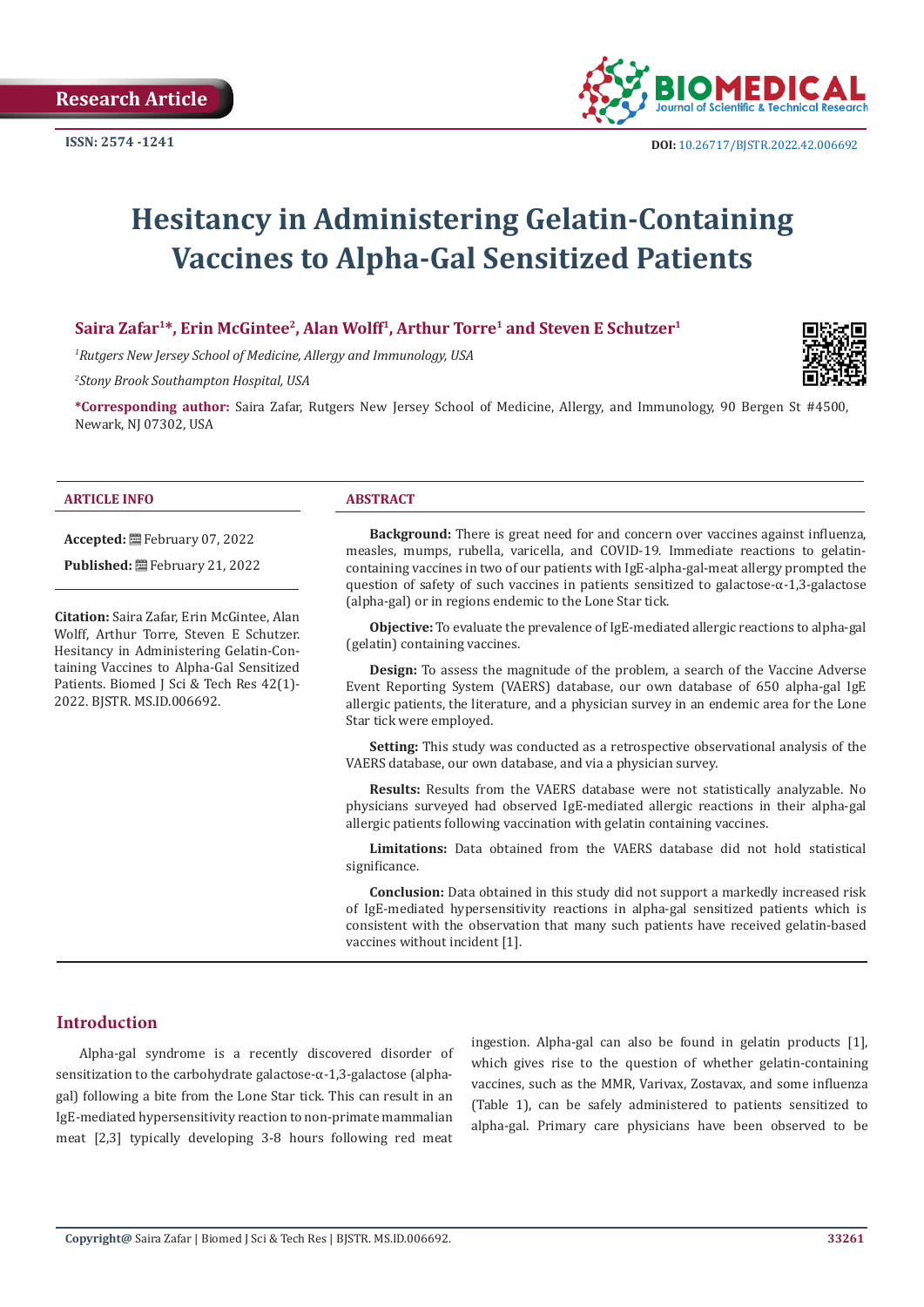hesitant to administer gelatin-based vaccines to patients with diagnosed alpha-gal meat allergy. Concerns for adverse reactions to vaccines, in general, have resulted in a disconcerting 30% of the US population who have refused vaccination for themselves or their family members.

**Table 1:** Gelatin content of vaccines licensed in the United States, 2019.

| Vaccine                                         | <b>Gelatin Content</b><br>(quantity per dose) |
|-------------------------------------------------|-----------------------------------------------|
| Live, attenuated influenza<br>(Flumist)         | 2 <sub>mg</sub>                               |
| Measles, mumps, rubella (MMR II)                | $14.5 \text{ mg}$                             |
| Measles, mumps, rubella, varicella<br>(ProQuad) | $11 \,\mathrm{mg}$                            |
| Rabies (Rabavert)                               | $< 12 \text{ mg}$                             |
| Typhoid oral (Vivotif)                          | Gelatin capsule                               |
| Varicella (Varivax)                             | $8.9 - 12.5$ mg                               |
| Yellow fever (YF-Vax)                           | Not specified                                 |

#### **Methods**

Our own records were first studied. Both a search of the Vaccine Adverse Event Reporting System (VAERS) database and a physician survey in an area endemic to the Lone Star tick were employed to access the magnitude of the problem afterwards. The VAERS database was utilized to study the analyzable incidence of hypersensitivity reactions to the MMR, Varivax, and Zostavax vaccines in reference to geographic location from 2000-2020. Pediatricians from an endemic area of Long Island, NY area were questioned regarding the incidence of allergic reactions observed to the gelatin-containing vaccines observed in more than 650 patients known to be sensitized to alpha-gal.

## **Results**

The VAERS results (Table 2) show more vaccine reactions in states endemic to the Lone Star tick, but insufficient information did not permit statistical analysis. Among pediatricians surveyed from the endemic area with a patient population of more than 650 patients sensitized to alpha-gal, there were no noted reactions to the vaccines in the sensitized patients other than the 2 following cases. An observation of an immediate IgE reaction to gelatin-containing vaccines was observed in two patients. The first patient was an adult male who gave a longstanding history of suspected allergic reactions to meat and dairy and required an MMR vaccine at 38 years of age. Within 40 minutes of vaccination, he developed acute onset of cough, chest and throat tightness, and difficulty breathing and speaking. He required emergency room management and 2 doses of epinephrine for resolution. His alpha-gal IgE was noted to be 57.4 kU/L. The second patient had a history of severe gastrointestinal symptoms with dairy and meat, dating back to around 5 years of age. While in the pediatrician's office following vaccination with Varivax, she developed acute anaphylaxis requiring treatment with epinephrine. She was subsequently tested for alpha-gal allergy and her alpha-gal IgE level was noted to be 10.5 kU/L.

**Table 2:** VAERS database reactions to vaccines in reference to geographic location (2000-2020).

| Vaccine    | <b>Lone Star Tick</b><br><b>Endemic Regions</b> | <b>Lone Star Tick</b><br><b>Nonendemic Regions</b> |
|------------|-------------------------------------------------|----------------------------------------------------|
| <b>MMR</b> | 49                                              | 39                                                 |
| Variyax    | 36                                              |                                                    |
| Zostavax   |                                                 |                                                    |

#### **Discussion**

Data obtained in this study did not support a markedly increased risk of IgE-mediated hypersensitivity reactions in alphagal sensitized patients which is consistent with the observation that many such patients have received gelatin-based vaccines without incident [1]. There is often hesitancy to give gelatin-containing vaccines (Table 1) due to concern for allergic reactions, however the risk of not receiving a particular vaccine may outweigh the possible risk of allergic reaction which is amenable to mitigation. As the world is presented with the development of the COVID-19 vaccines, there is significant scrutiny on every individual aspect of the various vaccines. As more pharmaceutical companies formulate their own versions, some may contain gelatin and the question of whether it is safe to administer these vaccines in alpha-gal sensitized patients will likely arise. The risks of measles, influenza, and COVID-19 infection likely outweigh the possible risk of a controllable IgE-mediated hypersensitivity reaction to a gelatincontaining COVID-19 vaccine. Vaccines should be considered by their physicians in individuals at-risk or hesitant patients, with practiced precautionary measures taken when indicated [4].

## **Funding Source**

None.

## **Conflict of Interest**

No conflict of interest with any institution/organization.

#### **References**

- 1. [Commins SP \(2020\) Diagnosis & management of alpha-gal syndrome:](https://pubmed.ncbi.nlm.nih.gov/32571129/) [lessons from 2,500 patients. Expert Rev Clin Immunol 16: 667-677.](https://pubmed.ncbi.nlm.nih.gov/32571129/)
- 2. [Platts-Mills TA, Schuyler AJ, Hoyt AE, Commins SP \(2015\) Delayed](https://www.ncbi.nlm.nih.gov/pmc/articles/PMC4525710/) [Anaphylaxis Involving IgE to Galactose-alpha-1,3-galactose. Curr Allergy](https://www.ncbi.nlm.nih.gov/pmc/articles/PMC4525710/) [Asthma Rep 15: 512.](https://www.ncbi.nlm.nih.gov/pmc/articles/PMC4525710/)
- 3. [Mullins RJ, James H, Platts-Mills TA, Commins S \(2012\) Relationship](https://pubmed.ncbi.nlm.nih.gov/22480538/) [between red meat allergy and sensitization to gelatin and galactose](https://pubmed.ncbi.nlm.nih.gov/22480538/)[alpha-1,3-galactose. J Allergy Clin Immunol 129: 1334-1342 e1.](https://pubmed.ncbi.nlm.nih.gov/22480538/)
- 4. [Stone CA, Commins SP, Choudhary S, Vethody C, Heavrin JL, et al. \(2019\)](https://pubmed.ncbi.nlm.nih.gov/29913263/) [Anaphylaxis after vaccination in a pediatric patient: further implicating](https://pubmed.ncbi.nlm.nih.gov/29913263/) [alpha-gal allergy. J Allergy Clin Immunol Pract 7: 322-324 e2.](https://pubmed.ncbi.nlm.nih.gov/29913263/)